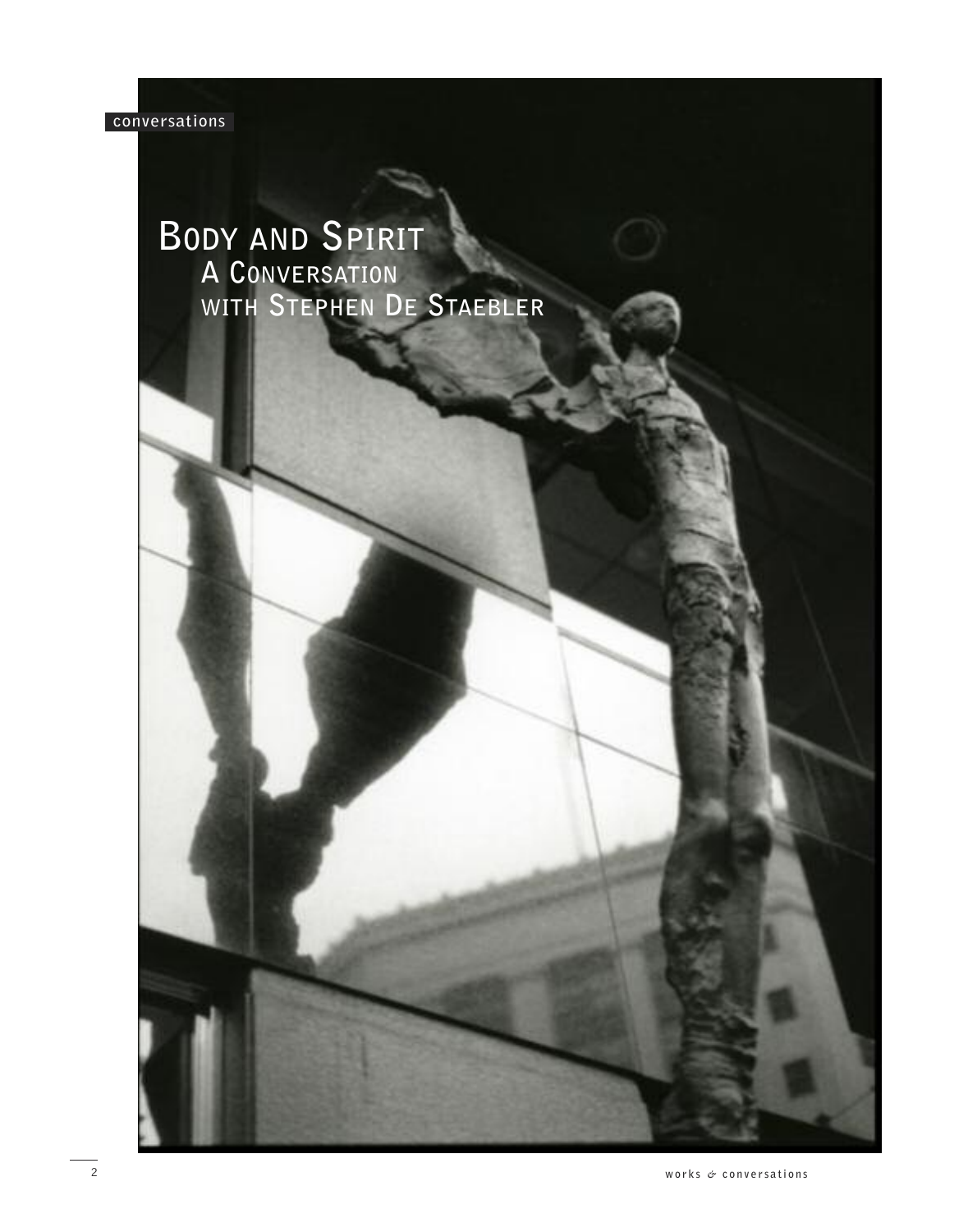LEFT: ANGEL, BRONZE, 1989, 117" X 40" X 29" PHOTO, PHIL RINGLER

"It gives up the illusion that we're going to master things for very long. Any person with consciousness has to know we are here between being born and dying. We were born out of eternity and we return to a state of eternity. Wanting more from life than a glimpse is just to lose balance between existing and non-existing."

*John Toki encouraged me to interview his old friend and mentor, sculptor Stephen De Staebler. The following conversation is compiled from three meetings with the artist at his home and studio.*

*Stepping through the high redwood gate at his home, I found myself in another world. Several of De Staebler's ceramic figures stood around his pool, along a walkway to his studio and scattered in the landscaping as if waiting to be placed in more considered alignments. It seemed I'd stumbled upon an archeological site full of relics, ancient fragments and timeless figures halfway gone or partly restored, poised between here and now—and a distant then. Had they been rescued from the slow process of disintegration or were they poised for some new resurrection?*

*De Staebler greeted me and something about his ease affected me immediately. There's a quality about him, I found, a presence, that's quietly irresistible. One falls under the man's spell, which even now, two years after our first meeting, brings a smile to my face.*

*Before beginning the interview, could I look around? Certainly. We visited the studio and as we talked, whatever anxiousness I'd brought to our meeting simply evaporated. And soon, I found myself being drawn out, unusual when I* *show up in the role of interviewer. Before long I was telling Stephen about my own experiences with clay and ceramics from years past. By the time we sat down to speak for the record, our conversation had come around to the legendary potters Shoji Hamada and Bernard Leach. I asked De Staebler if he liked Hamada's work…*

**Stephen De Staebler:** His work doesn't do much for me, but I like some things he said. He kind of teamed up with Leach and they made quite an impact on Western potters. I think that's the modern beginning of sensing the richness of clay in its own nature. You don't have to transform it into something else to find beauty. You have to burn through a lot of pretty work in order to love the gift of the clay—its randomness, its tendency to crack and warp. All the things that the perfectionists think are negative qualities are actually positive if you approach it from a different aesthetic.

**Richard Whittaker:** That's an aesthetic you appreciate, I take it.

**SDeS:** Well, I had this conversion experience. You might call it that. When I was at the Union Settlement house in New York City working as a group leader, I went over to the Brooklyn Museum School and took a ceramics course with Hui Ka Kwong. He was not a wildly unfettered ceramicist, but he was very good. Then when I came out to California, I got to know Otto and Vivika Heino. They invited me to come to their class at Chouinard. So I got my hands in the clay again. So this went on in my life. Periodically I'd find a way to get my hands in some clay.

When I started graduate work at UC Berkeley in 1958, I didn't have the thought of becoming a potter at all, but I got very attached to the idea of becoming a sculptor. The first course was a figurative modeling course taught by Jacques Schnier. After two weeks I discovered that I couldn't leave that studio. I'd still be in that classroom until nine, ten, twelve o'clock at night!

After that semester I took a course in ceramics with Peter Voulkos. He came to UC Berkeley the fall of '59 and I took that very class. [pauses a moment and laughs] I love the irony of it. Somehow I'd gotten it into my mind that if you really wanted to become a serious artist, you went to Europe to get your grounding. So when I'm in this stupid state of mind, who do I meet but my true mentor? He was right there, virtually across the hall!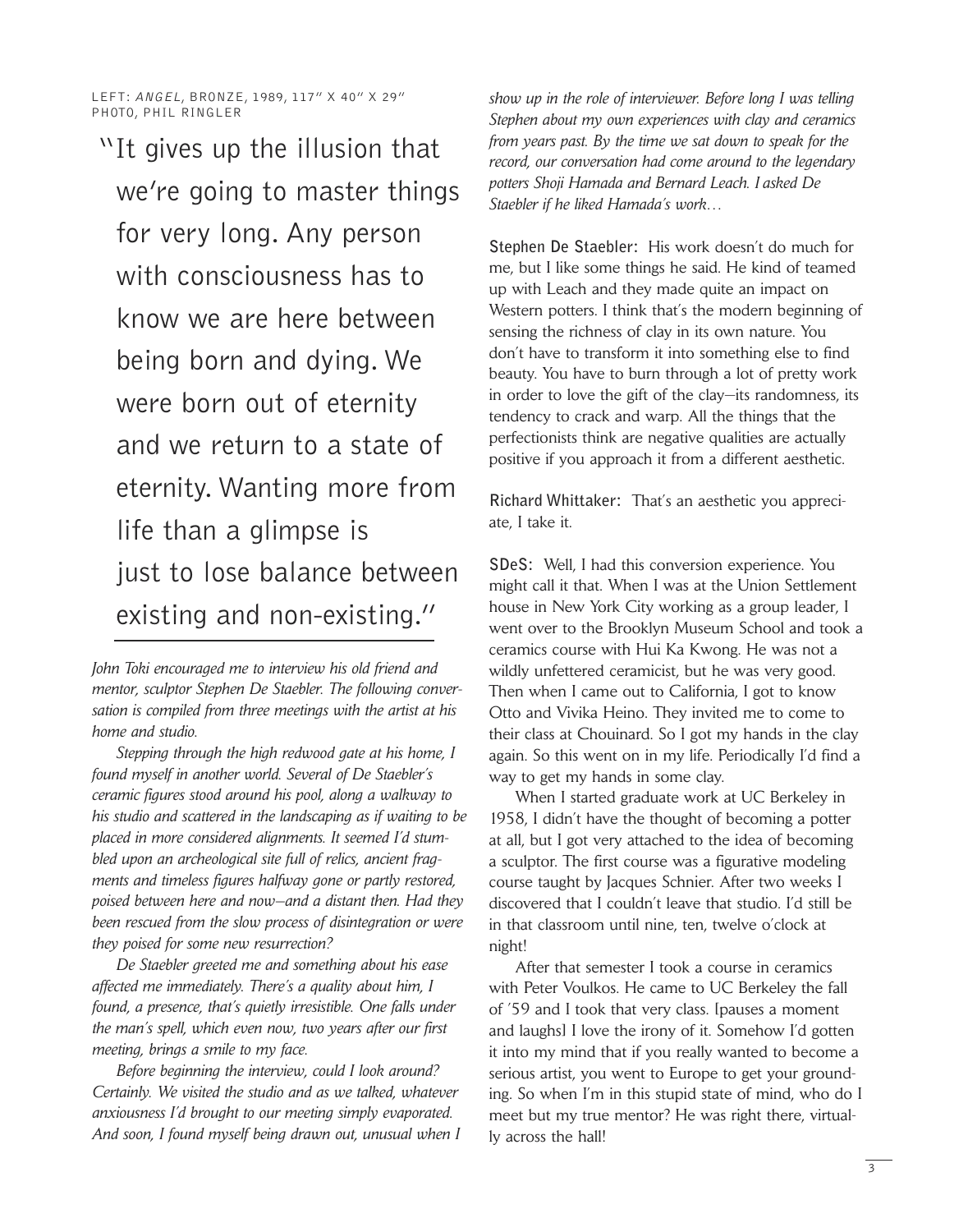I hadn't a glimmer of an idea that you could be a sculptor and work in clay, at least in a serious way. So I got all that established immediately when I got together with Voulkos. Peter Voulkos was my great inspiration. I'm so grateful to him!

Anyway, I was a very tight, fussy worker in clay at first and then, after hefting tons of clay around to try to make a sculpture big enough to compete with other ones going on, I left fussiness behind forever.

**RW:** Was that the conversion experience?

**SDeS:** No. The conversion experience—it's too formal to make it one event. For the first two weeks, Pete didn't say a word to me. He didn't say a word to anybody. His main obligation, as I learned later, was just to have two big, wheeled dollies loaded with mounds of clay. He had a big clay mixer like the one I gave John [Toki]. Jim Melchert was the TA in that first class and he really mixed big mountains of clay. So when class started you could walk over with a cutting wire and slice off as much as you could carry and waddle back to where you were working.

So I was working away on this bird, a big sculpture, about a yard across. Pete finally came over and looked down at this sculpture. He said, "What is that, a turkey?" [laughs] I found it pretty funny. My ego wasn't hurt at all.

Then I tried making a sculpture around a wooden armature inspired by John Mason's work. I had my armature and I'd built slabs of clay about three quarters of an inch thick and about two feet by two feet. I had this mental picture of what this slab was going to do on this column of clay, but when it actually hit the column everything went wrong. You get pissed, and I was about ready to rip it off, but before I could do that, I saw what was there. What was there was this landscape! An undulation of clay that you cannot finesse. The only way you could make it happen is through an event—like the failing clay sliding down the column.

So I think that's when I really discovered landscape. I would ponder this over the years. Traditional landscape painting has been around since day one—the Greeks, the Egyptians, the Assyrians. Everyone from that level of culture had landscape paintings. But what about landscape sculpture? I still defy anyone to come up with a landscape tradition in sculpture!

"The thing about shooting a basket is that you have to sort of transcend your mind. It's all visual and spatial. So if you're going to groove as a player, you have to get into a space and a rhythm and endurance that is the same sort of thing it takes making big clay sculptures. It's similar for me, anyway."

**SDeS:** For the first ten years, I don't think my work was recognized as valid for that reason. They were mostly floor pieces, although I discovered that I could make a piece on the floor, fire it in sections, and then mount it vertically. So you could have it both ways.

I took advantage of my old studio, which I had for twenty-five years in Albany. I put up a jib boom crane with a clearance of about twelve feet. You could climb out on the boom and pull yourself around by grabbing the rafters on the ceiling and, in my mind's eye, I could turn anything on the floor into something vertical. It was just an exercise in spatial configuration.

In fact my first big commission was a wall about eighteen feet long and about nine feet high for Salt Lake City. I just had room on my studio floor to do this. I made special easels that were about eight feet square. I had them balanced in such a way that I could get behind them and tip the clay slabs over onto the matrix on the floor, which was the substructure of the clay. I got some incredible events in the clay. Just incredible!

**RW:** The eight foot square piece would fall?

**SDeS:** Right. Slam! Onto the matrix, which was

**RW:** That's an interesting point!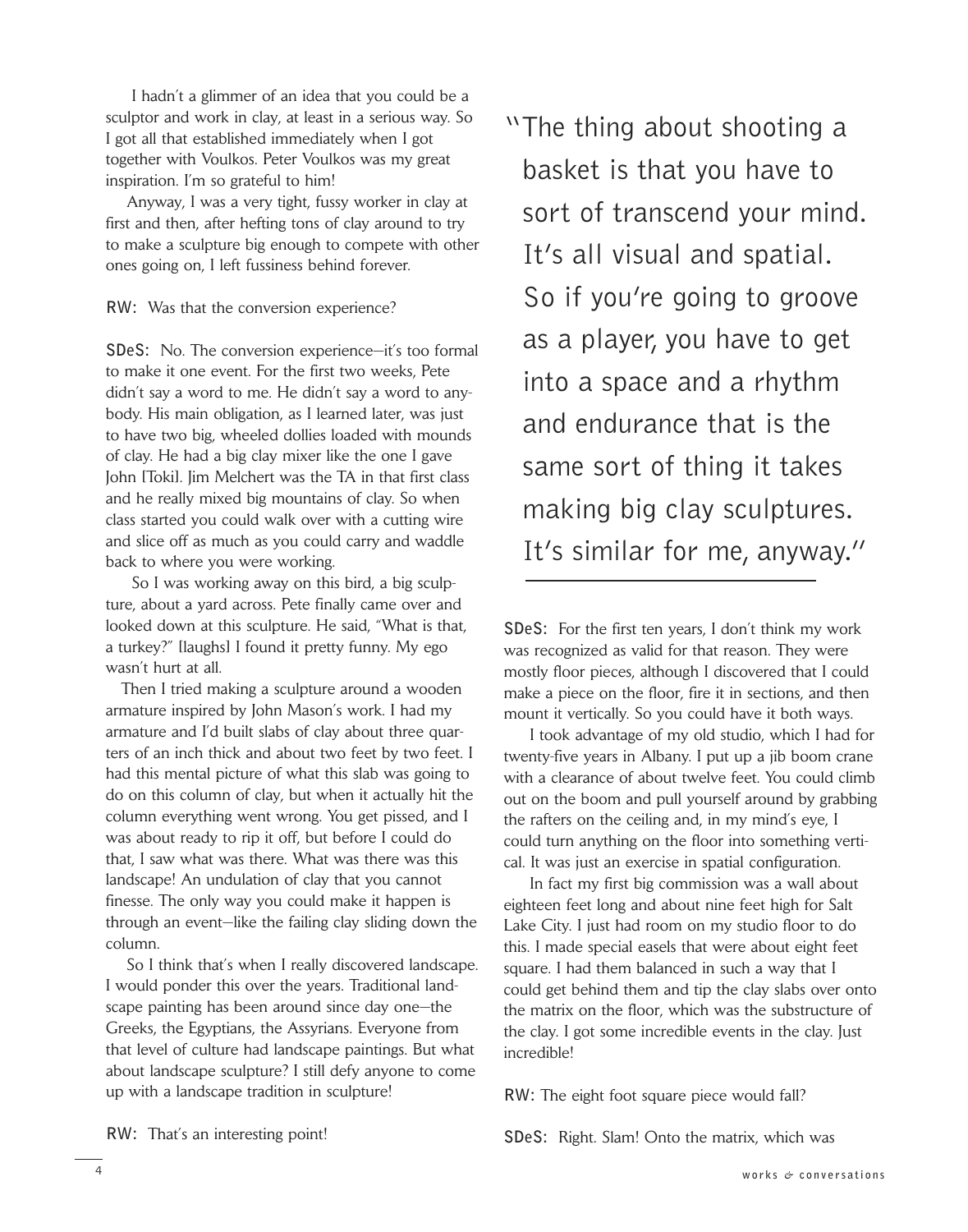

another colored clay, a continuous slab with ribs that intercepted the eight by eight slabs. This was done in several sections. That became the basic form. For the most part I didn't do any hand forming.

Then the next level of forming came from covering the clay on the floor entirely with paper or these murky plastic bags so I couldn't see what was underneath. I'd take my shoes off, and whatever else I had on, and I'd jump around on the clay, throw my body onto it. No peeking! All or nothing! Then I'd peel the paper and plastic away and see what I got. For the most part, I couldn't even touch them again they were so fantastic! [laughs]

Then, in the next year or two, I was doing this reclining figure, and the pelvic area was a kind of critical part of the sculpture. I climbed up on the mezzanine of the studio and I jumped, feet first, onto the

clay in progress. It turned into this incredible pelvic area. What made me think of that at all is this little balcony in my studio here [points]. Actually, I only tried jumping from that one once. I guess I'd gotten just enough older to realize this is risky business.

**RW:** It's pretty far up there.

**SDeS:** It's about nine feet.

**RW:** Well, going back, I don't feel that I understood what you meant when you said you had a "conversion experience."

**SDeS:** Let me give you one example. Before I got very far into studying sculpture at Cal, I took a class at Berkeley High Evening School. The things I did were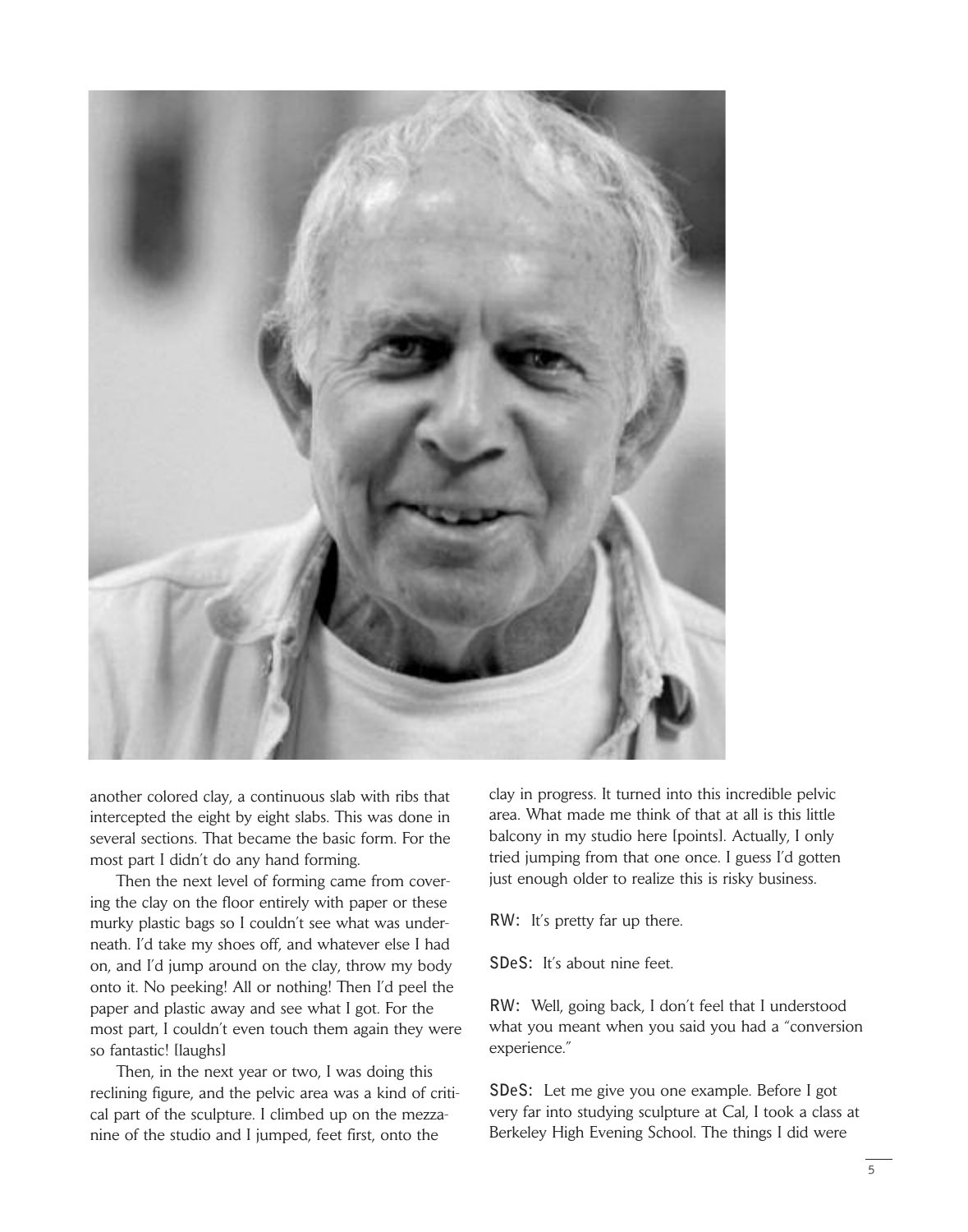

STUDIO, JANUARY 2009

absolutely trite. I'm so glad they're no longer in existence! [laughs]. And I hadn't seen through that until taking Pete's course.

**RW:** So one of the conversion experiences then was about meeting Peter Voulkos and having his class.

**SDeS:** Yes. And the other would be the actual content of the clay when it acts through natural forces. But the main thing was being around Pete. He had real charisma.

Another story. When I got out of Cal in '61, I found a studio space in Albany and built this big, one hundred ten, one hundred fifteen cubic foot kiln. The piece I described making on the floor for Salt Lake City was fired in that new kiln. On the very first firing I looked under the kiln and there was this shattered section, all these shards. This was a disaster! The piece had gotten too hot too fast. So I called up Pete. Can you come over? So he came over. He looked at it. He chewed his lip. He took different postures.

I said, "Pete, what do I do?"

"Pray!" he said [big laugh]. Pray! And it worked! [more laughter] I didn't break any other pieces in that sculpture. It was a great kiln.

At the beginning, because I'd been schooled in good kiln, bad kiln, I thought this was, by any yardstick, a bad kiln. There was no way in the world, when it had shelves in it, that I could get the heat up to the top. Usually kilns fire too hot in the top. Well, whenever I fired one big piece in it, it fired evenly. But if I had several shelves in it, like for the Salt Lake City relief, the heat always stayed at the bottom. But the gradation in the color from a cone 9 reduction firing to, say, down even to cone 01, was beautiful! You'd get these pale tans and grays.

**RW:** That's a lot of variation in temperature!

**SDeS:** Oh yeah! I then became so taken by it that I would position sections of a multi-section sculpture according to where I wanted it to reduce. Even though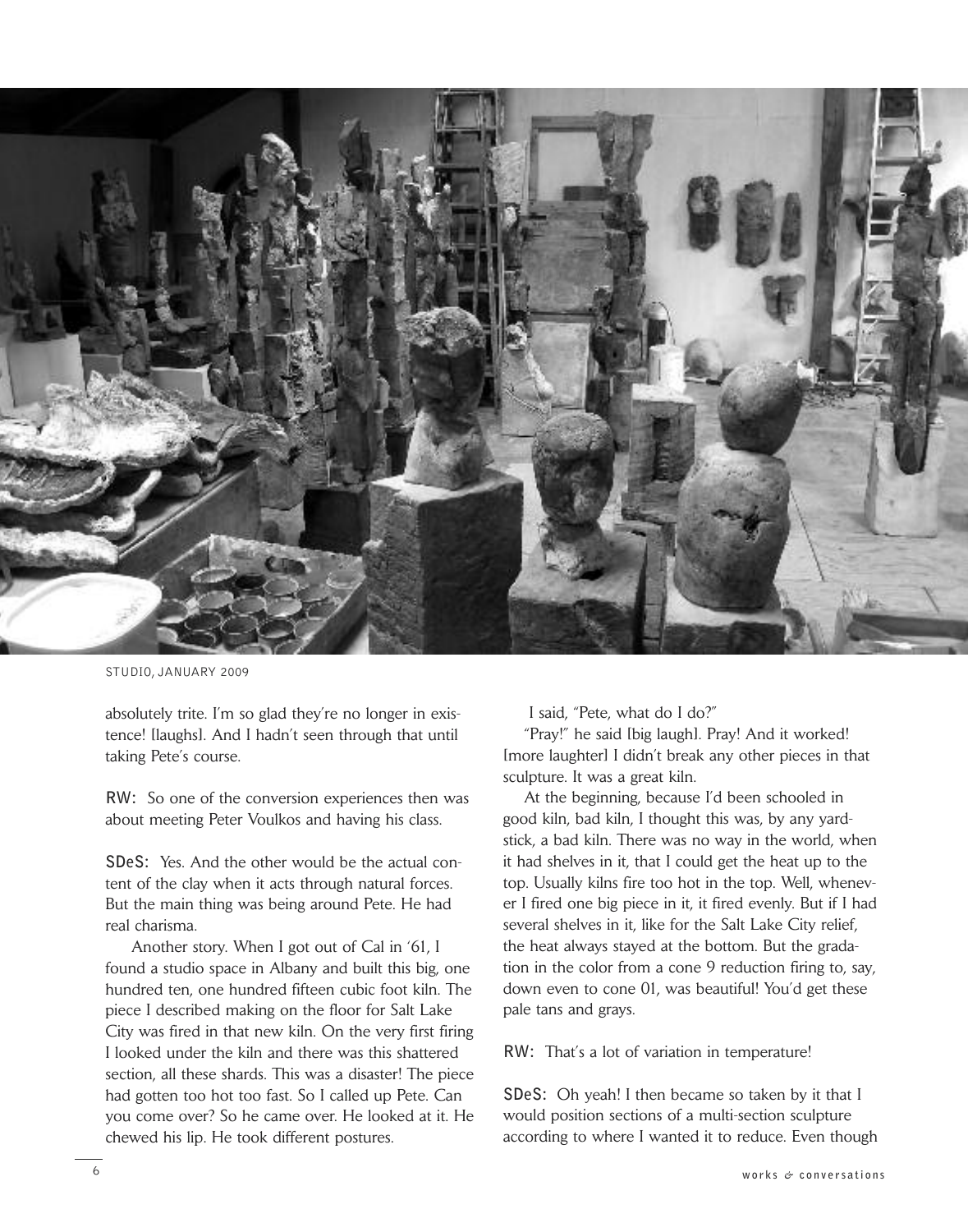"Clay has this great potential of responding to whatever forces are imposed on it. Most sculpture dies on the vine, from my point of view. It kind of follows a formula that says clay should be this. My attitude is forget about what it *ought* to be and do what wants to come through you."

the size of the fired sections would vary depending of the difference in temperatures. Of course that never was anything that bothered me. In fact, I sometimes liked that variation in the tightness of fit of sections, if you see what I mean.

**RW:** What is it that's so appealing about the unevenness and the accidental?

**SDeS:** That's it. When everything is flowing, it doesn't matter whether it happened because you let the clay have its head—now, or later. It doesn't matter if you fired a section too high or too low. You have great latitude. But after having more and more experience I would have a more seasoned hope about how it might fire or how it might shape from the wet clay.

It's nice to work big. It involves your whole body in the process, like jumping on it.

**RW:** Could you say a little more about the involvement of your whole body?

**SDeS:** Well, the body is our sculpture. We live in our body like it is an animate sculpture. The fact that most art in civilization has been figurative is not by accident. When you're more aware of your body, you're more on the edge of survival. Look at Lascaux.

Clay has this great potential of responding to whatever forces are imposed on it. Most sculpture dies on the vine, from my point of view. It kind of follows a formula that says clay should be this. My attitude is forget about what it ought to be and do what wants to come through you.

**RW:** So some of that comes through the body, right?

**SDeS:** Right. I mean, it's a strong case for not separating body and spirit, for keeping them informing each other. If the work gets too cerebral, it can be beautiful, but it doesn't have this urgency that clay can offer in the figurative image.

**RW:** This gets into the whole area of what can come through the body. This seems to be an area that we don't understand much about, but it's a very interesting area, isn't it?

**SDeS:** While you've been talking, I realize that my first conscious awareness of my body in space came through falling in love with playing basketball. I had an incredible experience in high school made possible because the varsity coach was always looking for a couple of small players on his team. He liked to make great racehorse teams where you run your tail off. Having to improvise your moves at that speed required a special kind of at-one-ment.

So even though I was small, I made the team. I'd be all over the court, intercepting the ball, stealing it, taking fast breaks! There's nothing more satisfying than being up against some hotshot opponent, say six-foot three, which was big back then, and stealing the ball from him. These big guys, you know, they have egos. If you're in just the right position, you can just tip the ball off their hands and steal it. They get so mad, they lose their cool [laughs]. We were good. We came within a sudden-death, double-overtime of winning the state championship!

**RW:** Wow! What state?

**SDeS:** Missouri. Basketball is taken seriously there. I made the second all-state team. It was a peak experience. When I say casually to people that "I learned more about art playing basketball than taking art courses" nobody ever understood what I meant. I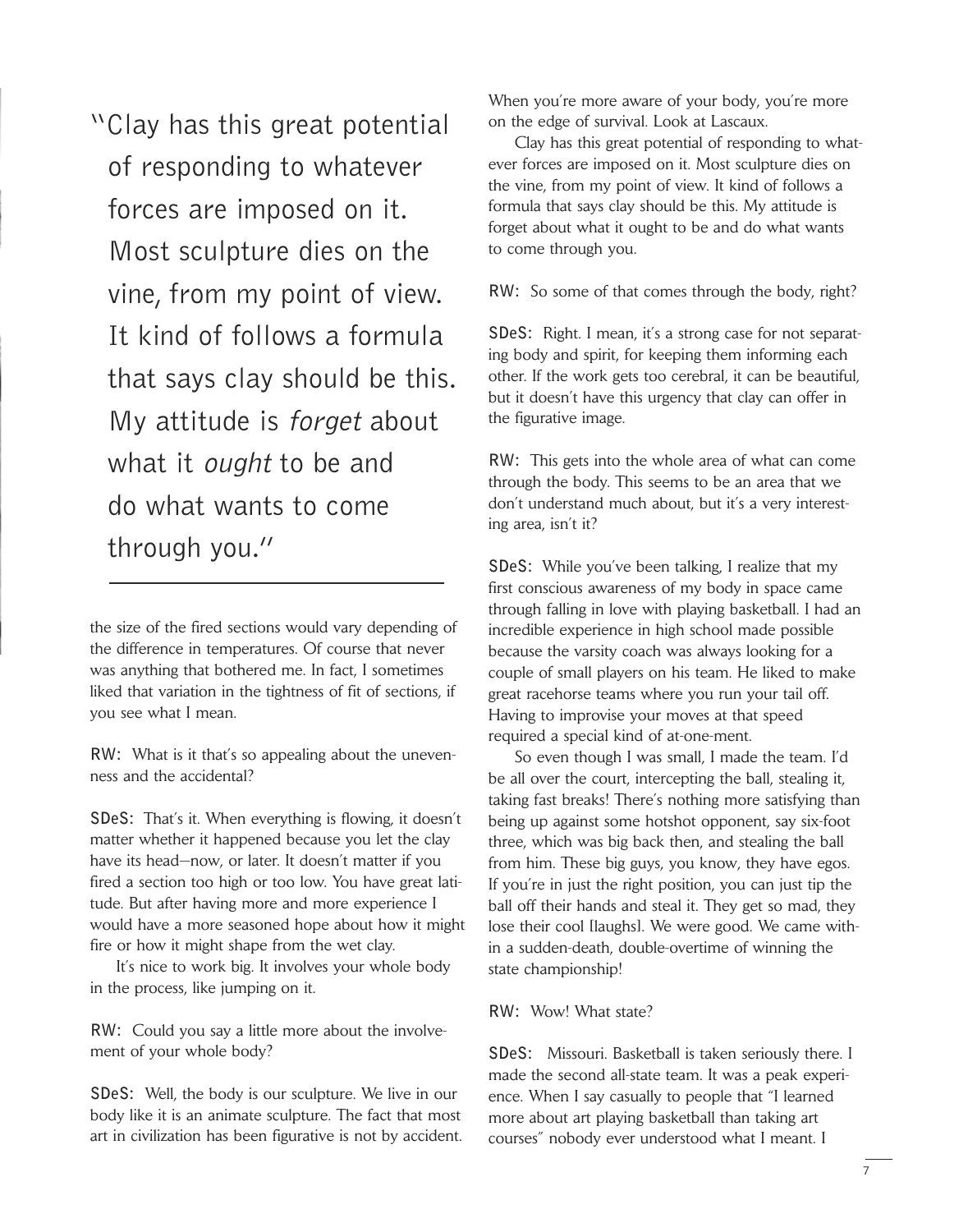never was really able to articulate it well.

The thing about shooting a basket is that you have to sort of transcend your mind. It's all visual and spatial. So if you're going to groove as a player, you have to get into a space and a rhythm and endurance that is the same sort of thing it takes making big clay sculptures. It's similar for me, anyway.

There's an excitement in moving in space. That's why I think I developed ways of jumping on clay, stacking them until they wanted to fall down.

[laughs] In that first course with Pete, I kept making these pieces all in one day. Of course the clay needed to get stiff and I wasn't giving it a chance. So they would always collapse. So you'd build the next one up and it'd collapse. So finally I thought, I'm just beating my head against the wall. That's when I first got the idea that working with clay could be very much like gardening. You have to come into the plants at just the right time. You don't want to give them too much water, or starve them for water. So you have to time it. So that means you're working on certain ones over here while those over there are just taking root.

So there's a similarity working with big clay sculpture and with the natural process of growing things. I've pumped a lot of clay in my day. The only person I have a real good friendship with who comes close is John Toki. John puts me to shame! [laughs] What is that, a twenty-three-foot-high piece of his? He just thrives on hard work.

**RW:** So true. John's great. Now I'm intrigued by how you learned more about making art by playing basketball than by taking art classes. I love that statement.

**SDeS:** Good. I'm just realizing that another way to express this is from the common phrase "second wind," another flash of energy to carry you along. This is exactly what would happen in every basketball game I ever played in! You'd run and squander your energy at first, because you knew you were going to get your second, your tenth, your twentieth wind! Now every time you get into another echelon of wind, you get into a freer state of mind.

**RW:** Now, your undergraduate work was at Princeton and you were drawn to theology, according to what I've read.

**SDeS:** Well, I've got to correct that. I ended up majoring in the department of religion, but when I



STEPHEN DE STAEBLER WORKING IN HIS BERKELEY STUDIO, DECEMBER 2001. PHOTO, DANAE MATTES

went to college as a freshman I was all set on going to an art school. My father persuaded me to take a liberal arts approach. I said well, if I'm not happy making art on the side, I'll transfer to the Philadelphia Academy of Fine Art. But by the time my sophomore year ended, I was as happy as anything taking courses I liked, reading Dostoyevsky and important literature and getting in enough time to make a stained-glass window.

So in my sophomore year I wasn't thinking at all of going to an art school and, get this, they didn't have a fine arts department anyway! They do now. Back then they had an art and archeology department that had some courses in art history.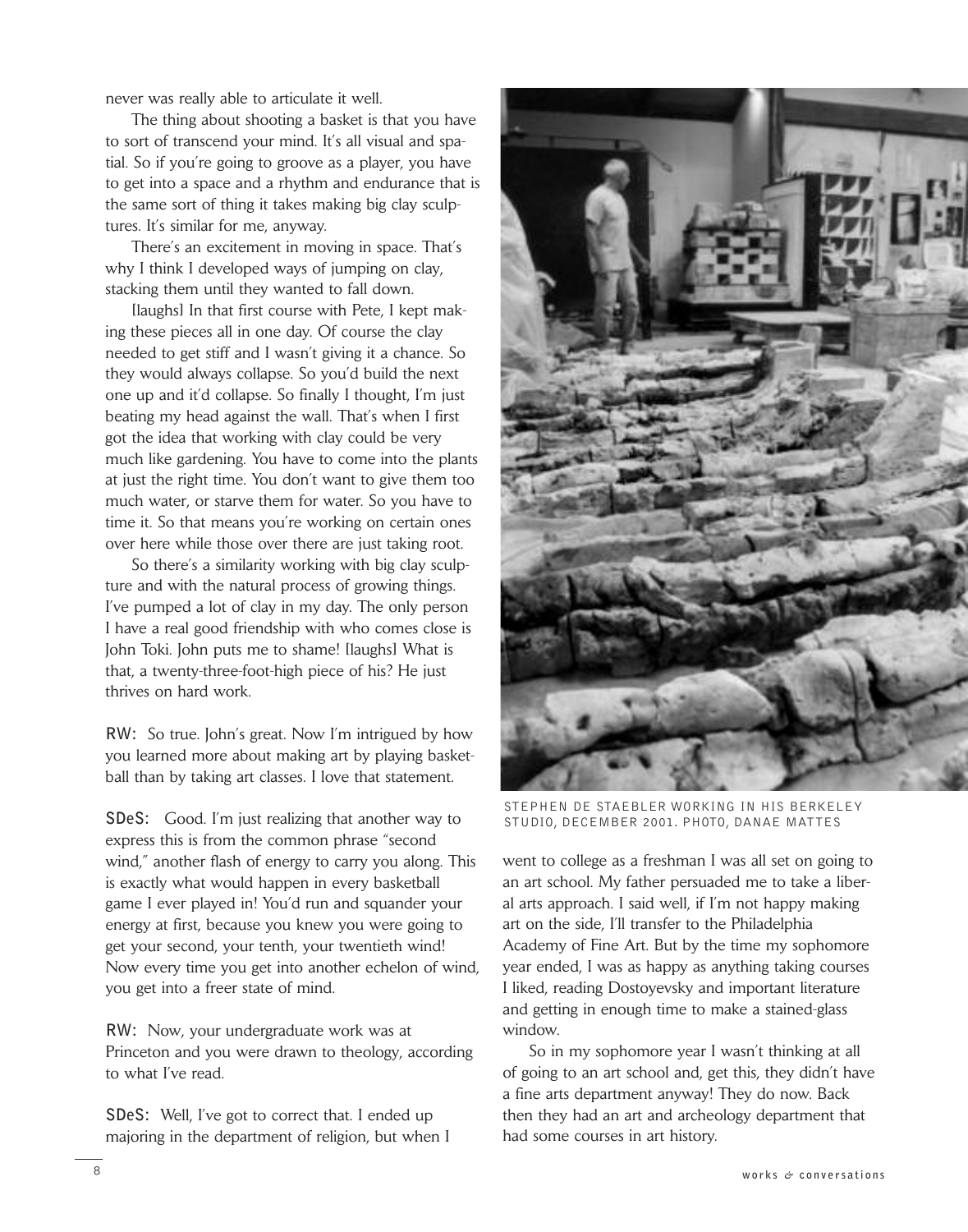"I think what gave me peace of mind, was to have the realization that you can exist on two planes, the plane of accomplishment and the plane of the spirit—where you need nothing but being to affirm being alive."

**RW:** We're talking Princeton, now, right?

**SDeS:** Yes. There was no formal hands-on art training. But they did have a resident sculptor named Joe Brown, a fantastic guy! He was a former boxer, so he had that sense of that energy needed to be a boxer and a sculptor.

At any rate I stayed on at Princeton, but in my junior year, I couldn't do my artwork. I couldn't do my research and it was a horrible experience. I had never encountered an obstruction like that in myself before.

**RW:** What was that all about?

**SDeS:** The academic demands were heavier. I couldn't pull it off. So my way out of the conflict was just to change majors. When I began in full earnest in a study of religion, I wasn't real happy. I can study religion up to a point and then it becomes too removed from my own personal experience, secondhand. But for my senior thesis—and you had to have one to graduate—I did mine on St. Francis of Assisi. He's a fascinating character, much more interesting than the gentle monk who is feeding the birds. He said *tanto sa, tanto fa* (you know as much as you do). Doing was more important than theology.

**RW:** So there must have been some early experiences that led you toward art and toward religion. That doesn't come out of nowhere, right?

**SDeS:** Are you especially interested in religion?

**RW:** I'd say so. I think it goes back to my own experiences. That's why I was thinking you might have some. I remember, for instance, an experience as a teenager. I'd driven up into the San Gabriel Mountains and was sitting there alone looking out over the mountains and really pondering being here on this earth. After awhile, I got this unexpected sense that being here was not home, but a foreign place. What do you do with an experience like that? I'd say it falls somewhere in the realm of religion.

**SDeS:** That's it. I think we've been brought to think there are little cubbyholes for everything. But truer religion thrives on the question that you'll never resolve. If you don't honor the potential of one of these other levels of reality, you feel that somewhere down the line you're going to regret not trying to connect with it. And you carried this sense of not being part of the created world?

**RW:** That feeling did not persist. The memory is there, but what do you do with such moments?

**SDeS:** Well, society doesn't help us in that regard.

**RW:** It occurs to me that you became an artist. You went into the arts and…

**SDeS:** And that was precarious.

**RW:** That transition was precarious?

**SDeS:** Yes. But I was always thinking of myself as an artist, even as a boy. Somehow my parents got to know one of the faculty members of the Washington University Art Department in St. Louis, a wonderful man, Warren Ludwig. Everyone called him Gus. He liked me a lot and over several sittings he painted my portrait—wonderful oil technique.

World War Two erupted and Gus was drafted and ended up in the infantry. He was in jungle warfare and he came back a gray man. When my mother died in 1950, Gus and I spent some time together again thanks to my dad. Well, it's a complicated story. I'll have to get into my Black Mountain days. Have I told you about that?

**RW:** No. I don't think you did.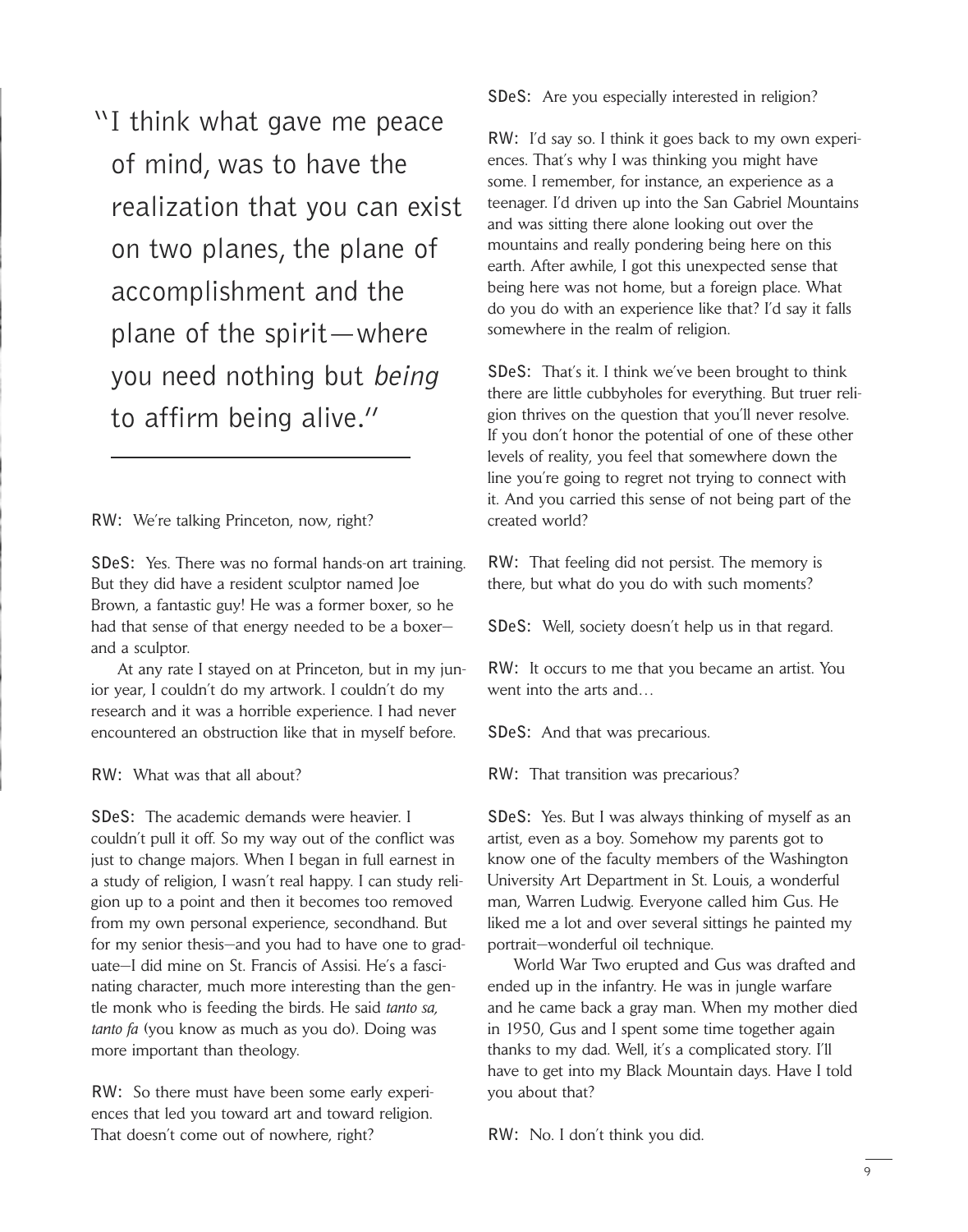"That's when I first got the idea that working with clay could be very much like gardening.You have to come into the plants at just the right time.You don't want to give them too much water, or starve them for water. So you have to time it. So that means you're working on certain ones over here while those over there are just taking root."

**SDeS:** It's getting off on a long tack, but you seem to be an indefatigable listener [laughs]. In the summer of '51, at the end of my first year at Princeton, I went to Black Mountain College. I was having a wonderful time. But, halfway through I had an experience with Robert Motherwell that made me so angry I packed up and caught the bus from Black Mountain to southern Indiana where our family farm was. And so instead of being involved in painting, I decided to build a boat. It was styled on the Cajun pirogue. I built one from scratch with hardly any knowledge of working with wood.

#### **RW:** Oh, yes.

**SDeS:** This was shortly after my mother's death, which I took more deeply than I knew. My dad sensed that and he was worried about me being alone. So he asked Gus Ludwig to join me at the farm and Gus and I finished off the pirogue together. I have it up in the studio [laughs]. Everything that matters to me is within a stone's throw!



STEPHEN DE STAEBLER IN HIS BERKELEY STUDIO, DECEMBER 2001. PHOTO, DANAE MATTES

That was one of my last experiences with Warren Ludwig. He was the one who opened the door to being a real painter. He gave me real Shiva oil paints in tubes and Windsor Newton watercolors, in tubes. He gave me a wonderful child's easel and we sat in lawn chairs and painted. That painting is right around the corner.

Anyway, this was a fertile period in my life. So many things were happening. I started with some childhood experience and now I'm talking about college experiences. They're all connected, of course.

**RW:** Right. Black Mountain must have been relatively new at that time.

**SDeS:** New, as an art school. Not so new as a local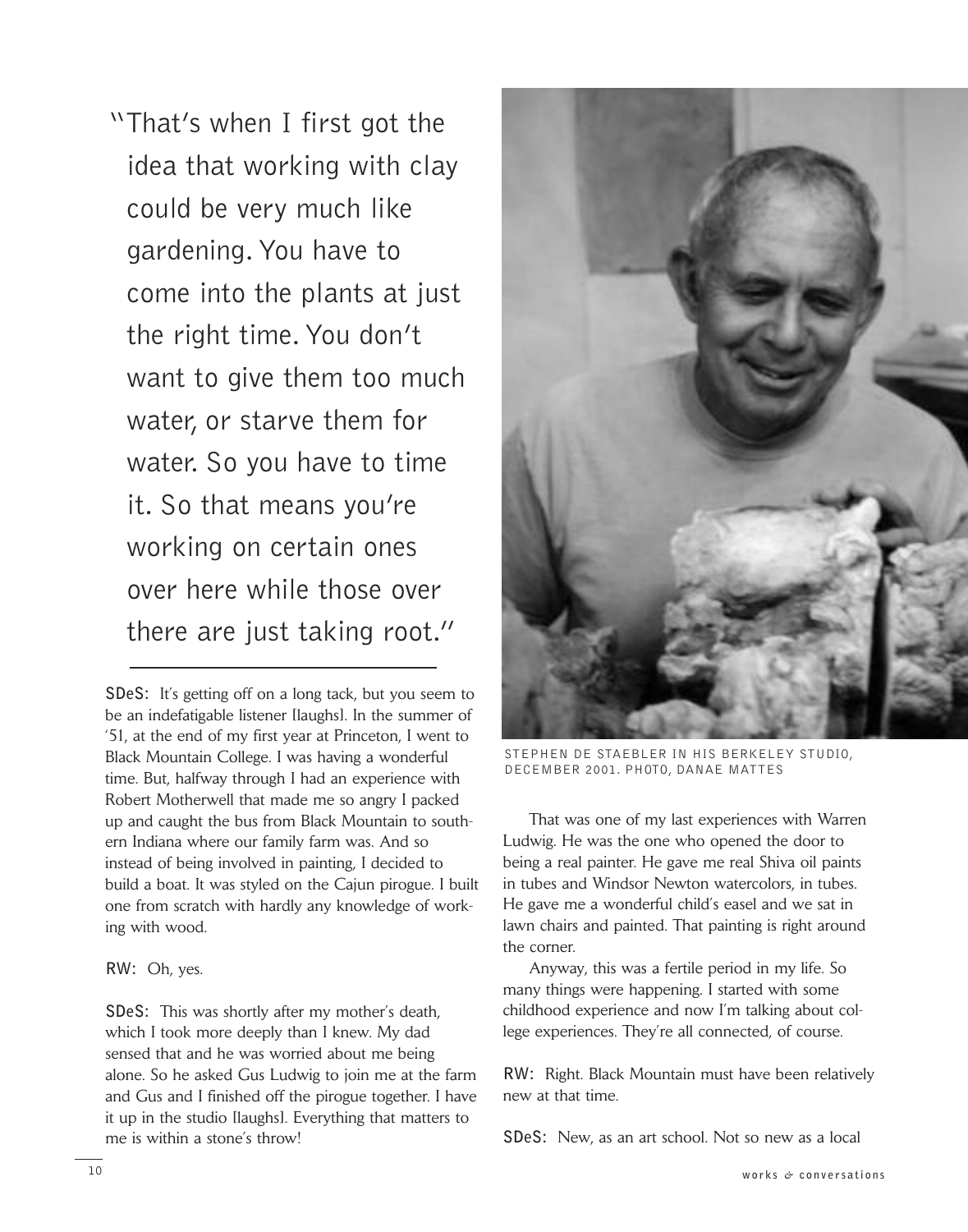college. Only a few years before I went did it become a mecca, mainly for artists from New York.

When I went there I studied with two artists without knowing anything about either of them, Ben Shawn and Robert Motherwell. Shawn was there for the first session, eight weeks, I think, and I had an incredibly good experience. Ben was a wonderful man. Talk about a mentor to take Gus Lugwig's place! We never met together as a class. It was only by appointment. We'd go to the door outside his studio, and everyone was in the same big studio—the plywood Bauhaus, I like to think of it. He'd see you when you wanted to see him. Great teaching!

You were on your own from the beginning. I'd come from New York where I had become fascinated by the subways. I think I rode every single subway line! And when I got to Black Mountain I could think of nothing but painting subways. Here I was in an oasis of the Appalachian Mountains painting subways for the summer! [laughs] I'd been filling this 12" x 18" notebook up with casein studies of subways. God, I wish I had that notebook! So I went to see Ben after a week and he praised my efforts. The second week, he praised the work again and then he said, "It's very interesting, but when are you going to make a painting?"

I didn't take it personally. Ben was challenging me. There was no store to go buy stretchers or canvas. I had to go by the woodshop and fashion some pieces of wood. I had to stretch my own canvas. You really had to work, in other words. I didn't see Ben again, until I got stymied. He looked at the work and praised it. In a sense, he praised it one time too many because I got it back to my studio and realized I couldn't touch it. It had been taken away from me by my teacher's praise.

I never learned that lesson myself. I was always inclined, as a teacher, to over-praise. But at any rate, I finished a second version of the subway. It's in the collection of the Princeton Art Museum, although they never show it.

Then the second session was totally different. This one was with Robert Motherwell, who wasn't, by any means, the name that he later became. He was young and was very cool. Ben Shawn was very intense and human, but Motherwell was kind of detached. He directed the class, just the opposite of Ben. He had us do scribble drawings for endless hours.

I never made that jump from representation to expressionism. I was floundering and clearly unhappy. Motherwell knew that. He asked me if I'd like to come over to his cottage and have a drink before dinner. I was kind of thrilled to be honored that way. And so I got to Motherwell's house and he offered me a martini. I'd never had a martini before! It went completely to my head, and while I'm in this euphoric state, Motherwell puts an avuncular arm on my shoulder. We're standing there in the living room and he says, "Steve, I notice you have a real gift with children. Have you considered a career in that field?" [laughs]

I was so numbed by the drink, I didn't know what he was saying until I got back to my room and it wore off. Then I realized what he was telling me! I was so angry and hurt, just furious, really. By the morning of the next day, I'd packed my bag and left. I got the Greyhound bus and went over the Appalachians to southern Indiana and holed up at the family farm. It shows how hair-trigger, thin-skinned I was. But that was my indication from then on how not to teach [laughs].

**RW:** Okay. Now earlier you said that becoming an artist was a precarious transition. And you said you almost applied for graduate school in the department of religious studies at Princeton. Of course, I think of your angels. They seem to speak to a poetic, religious aspect of meaning through art. So your path maybe didn't really turn away from some of those interests. Do you see where I'm going with this?

**SDeS:** Well, poetry is one of the great creations of the human spirit and mind. It gets categorized and isn't brought into growing ritual use. Or maybe it is and I just don't know it.

I had the experience of singing for a year in a chapel choir in college. We sang almost exclusively Renaissance church music. It was incredibly powerful. The good Renaissance music surpasses so much of the more refined and developed music that came later.

When I was in the army stationed in Germany, I asked a Lutheran cantor whether I could sing in the choir. He said, yes, of course. We sang Bach's B Minor Mass at Easter. I didn't know how beautiful that was until several years ago when my wife and I were in Paris on a fellowship. We went to hear the B Minor Mass in a Gothic church in Paris. It is the most powerful piece ever to come along!

Well, this all probably has more to do with making art than anything else. It's things like this, fragments here, experiences that don't seem to connect until you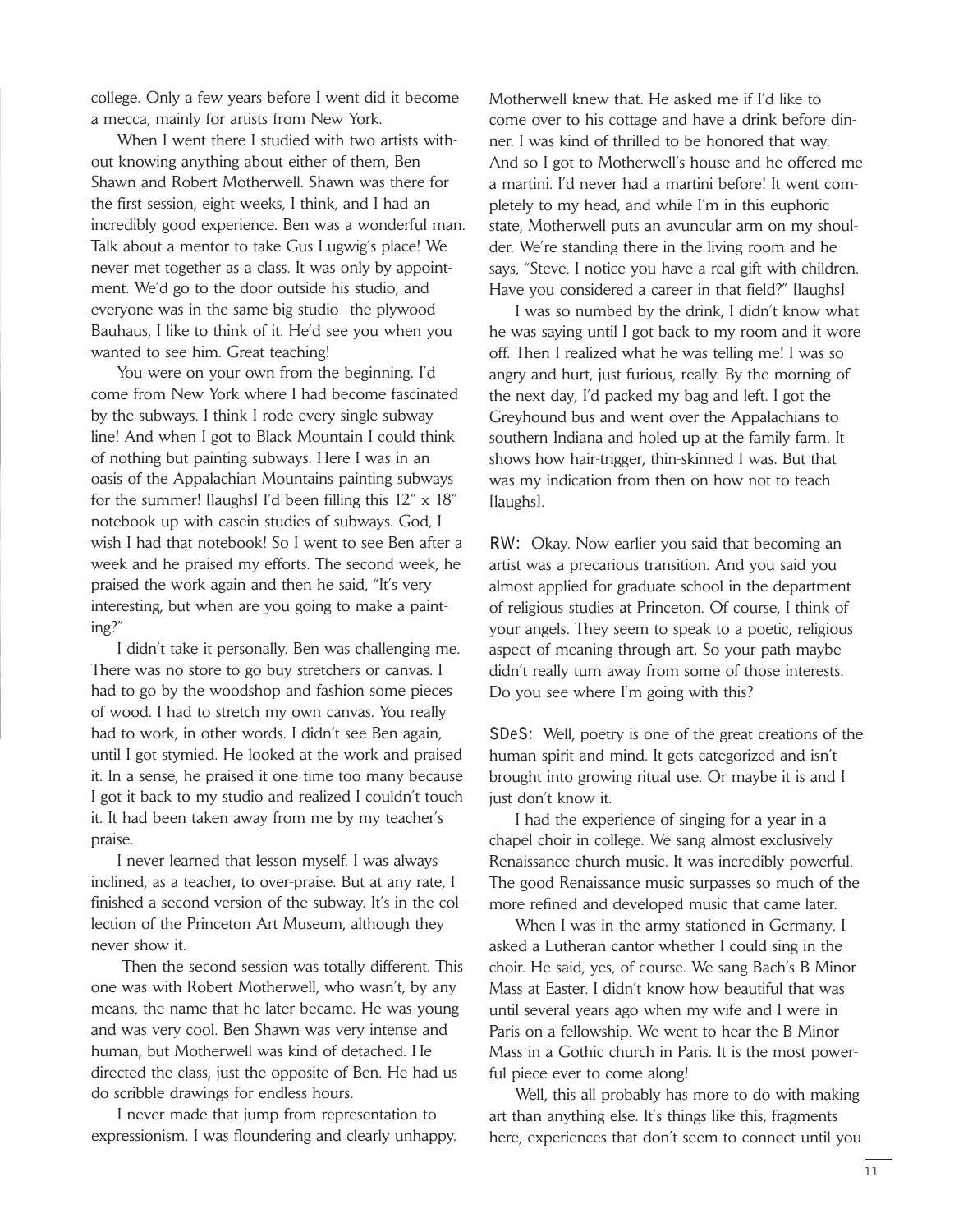get some space and time between you.

I had another wonderful experience in Germany. I got to know a bunch of German teenagers who were coming to America House and I got this idea of having a puppet group. And right away, I discovered the greatest theme for the puppets: Max and Moritz. Every kid in Germany knows Max and Moritz, the original Katzenjammer Kids. They were trouble-makers, funny and actually with a lot of malicious, almost sadistic, humor. But that's another thing. At any rate, I got together about 12 of the teenagers and we would make puppets in the interrogation room of the military intelligence building. [laughs]

**RW:** All this was while you were in the service?

**SDeS:** Yes. I made puppets! The kids just naturally took to the right characters. One of the girls was named Edeltrude. She had a pie face and that was like Max. So we gave an incredible puppet performance! All around town were these red posters saying *Puppenteater—Max und Moritz*.

We gave three performances that afternoon. The little kids were totally immersed in this drama going on behind the little stage. They would go up and get as close as possible.

From that experience, I thought that I'd like to work with children, maybe in a more serious way. I'd been introduced to the idea of working with Bruno Bettelheim in Chicago where he had the Orthogenic School, this very avant-garde treatment center for autistic children. I wrote him a letter from Germany and asked if I could join his group. He said, "Yes, come and see me." So when I got out of the army, I found myself driving to Chicago in a blizzard. Well, Bettelheim was the most intimidating man, face to face, that I'd ever met. He was just bristling with energy. He told me that there was no way he could show me around because it was near Christmas and all the family neuroses would be stirred up. I knew, even before I got out the door, that I couldn't work with him. Instead, I took a job as a group leader at Union Settlement House in East Harlem, Manhattan.

**RW:** Group leader, meaning…?

**SDeS:** I had two groups of boys, all Puerto Rican. My younger group, the twelve-year-olds were called the Red Eagles. The older group was called the Cavaliers. I inherited these names.

"The body is our sculpture. We live in our body like it is an animate sculpture. The fact that most art in civilization has been figurative is not by accident. When you're more aware of your body, you're more on the edge of survival. Look at Lascaux."

**RW:** It wasn't a therapy group?

**SDeS:** No. I was just a co-player. I had some great tests that I didn't realize were tests. We were on East 104th Street about four blocks from Central Park. When we went on our first junket with the Red Eagles, as soon as they got on the grass, they all ran in different directions and ditched me. I just ran after each one of them and bagged them, pffft. Boy that did it! Because I could catch them [laughs].

**RW:** You're in. That was your basketball.

**SDeS:** Yes. I wasn't in great shape, but I could still run.

**RW:** Now this was after getting out of the army?

**SDeS:** Right. Going into the army was one of the wildest, unthought-out acts I ever made in my life. I found myself in the midst of the real America, and it turned out to be fantastic! I got the GI bill, just from a practical point of view. Had I not been sent to Germany I would never have had that puppet experience. But when I got out of the army, I didn't really know what to do with myself. So I wrote Princeton and asked if I could do graduate study with them. I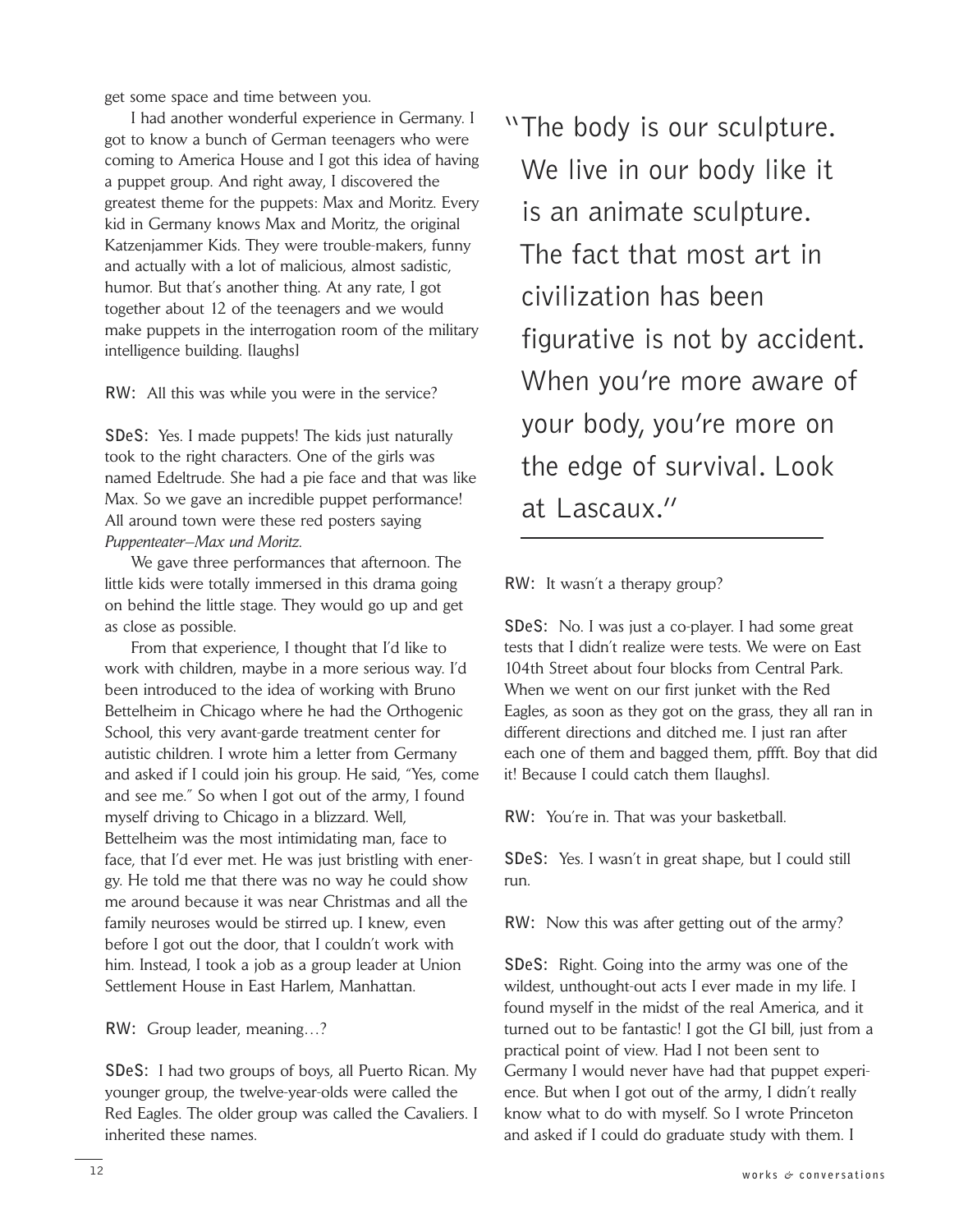

LEFT: SEATED FIGURE PALE BLUE, 1984, FIRED CLAY, 79 1/2" X 15" X 25" RIGHT: SEATED FIGURE WITH CLEFT, 1984, FIRED CLAY, 83" X 15" X 24"

wrote primarily to Professor George Thomas, who I mentioned before. Almost immediately I got back this glowing letter. They offered a scholarship. So I was just on the verge of deciding to take them up on it and I met my future wife and fell in love.

I was in Southern California at that time. I hadn't been rehired by the Chadwick School in Rolling Hills where I'd found a job teaching. My wife to be was going north to Los Altos to take a kindergarten teaching job and I thought, why don't I go along with her instead?

That's what got me to Berkeley. And traveling north to the Bay Area, after trying this social route of being a teacher and group leader, I thought I'd better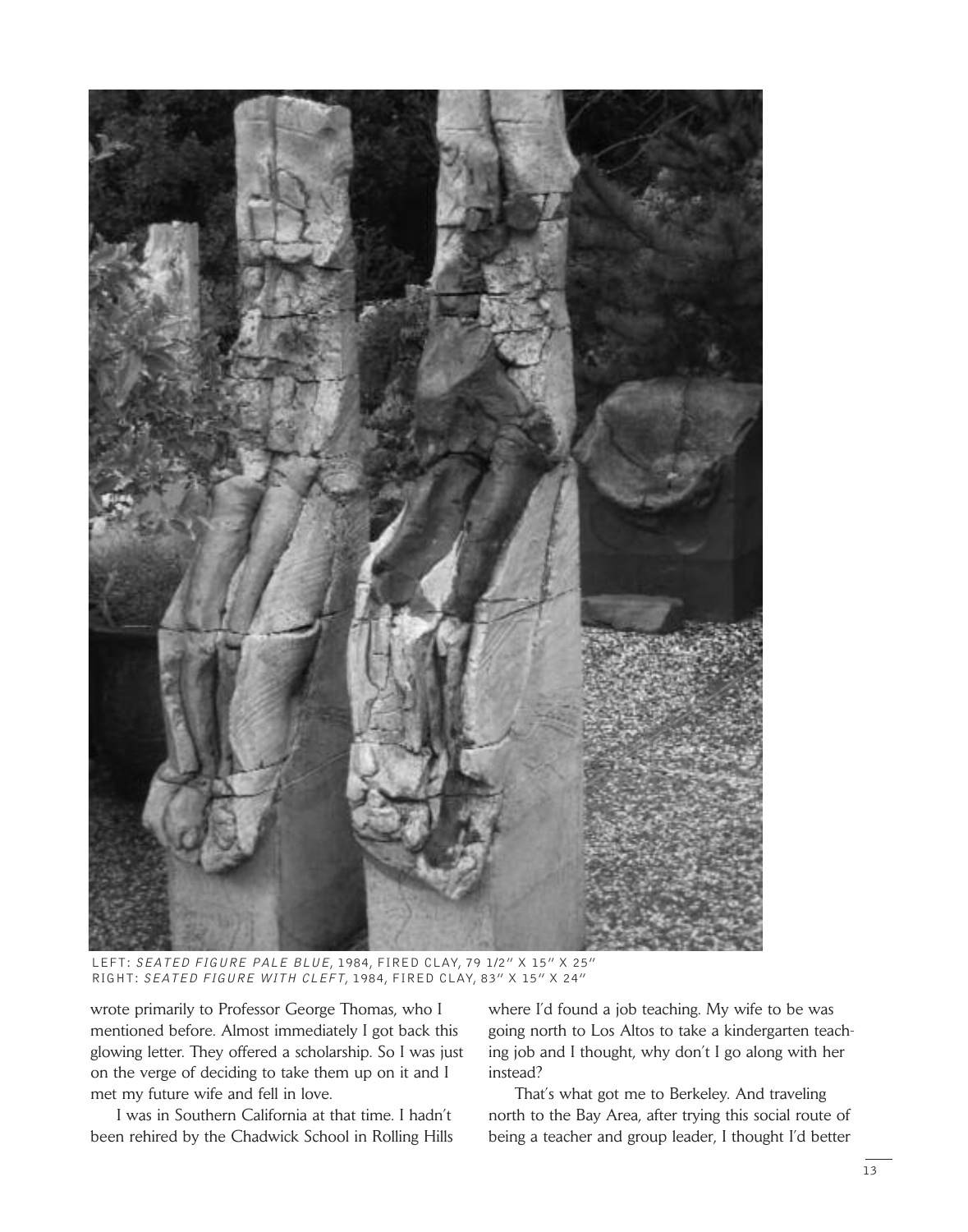

RELIEF, 1961, FIRED CLAY, 96" X 96" X 18"

make some good use of this time. I decided to get a teaching credential, and I got it! I did the whole thing at Cal and ended up never using it, as a matter of fact.

**RW:** So now I want to get back to your angels, if you would.

**SDeS:** Well, I never systematically tried to parse it out. At the heart of it, and without trying to beat around the bush, I think it had quite a bit to do with my mother's death in an airplane crash. What it boils down to, at some deep psychological level, is you try to change that. You can't, but you try in your imagina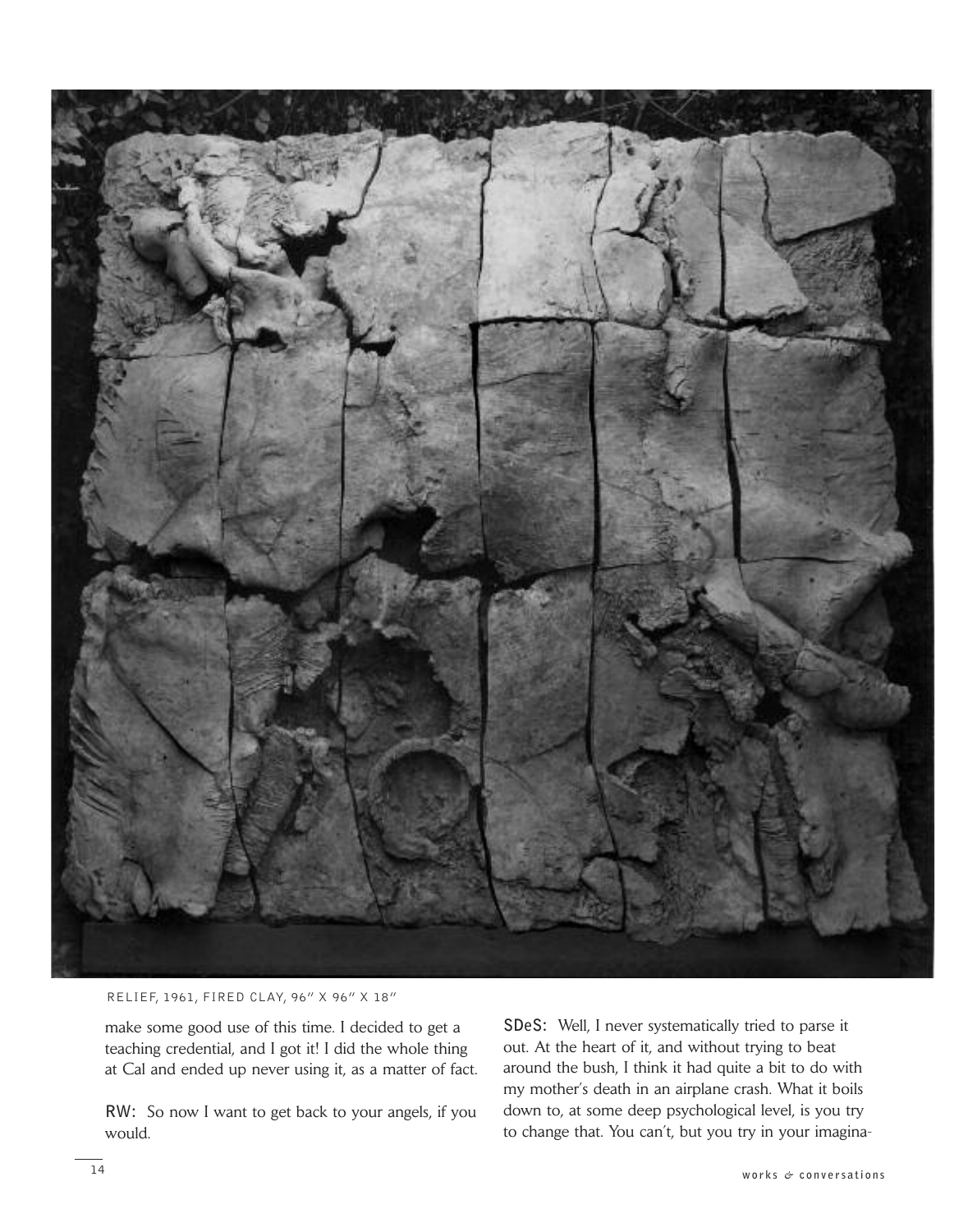"I was a very tight, fussy worker in clay at first and then after hefting tons of clay around to try to make a sculpture big enough to compete, I left fussiness behind forever."

tion. The angel is the vehicle to saving her life. I had a dream, oh, I haven't thought about it in years! I was coming across the Bay Bridge in the afternoon light and was just approaching the tunnel in Yerba Buena Island. I'm in a car, and—the dream eludes memory—I saved my mother by holding an airplane up that was going to crash in the tunnel. It was at a point of no return, and I guided it safely through. I think that's kind of a prototype of much of my imaginary thinking and feeling.

I wrote a poem that kind of expresses this. I was a freshman in college, and I was standing at the window of my dorm. I'm looking down. I'm scared. I've got reports and readings to do, and I'm very ill at ease. So I'm standing and looking through the neo-Gothic tracery of my window on the third floor and looking down. I see all the students, all the traffic: students, bicycles, cars. Somehow I focus on the figure of a student walking briskly on one path. And, at right angles, on another path a boy is riding a bicycle. The two intersect in a perfect cross. And out of all this angst I was feeling, suddenly I was left with a great sense of tranquility. I was at peace. I can only make certain assumptions that the power of the cross does stem from this intersection of the vertical and the horizontal. It was one of the formative experiences.

The poem goes something like this: How many times in life Would we rather have wings than arms? To float, to soar, to fly is to be. To have arms is only to do.

I think it ties to my experience at the window in the

dorm. I think what gave me peace of mind was the realization that you can exist on two planes, the plane of accomplishment and the plane of the spirit—where you need nothing but being to affirm being alive.

**RW:** It strikes me that your work evokes something ancient, like ancient artifacts. It seems almost archeological.

**SDeS:** Yes. I welcome that response. It's more satisfying to me to have a sculpture be puzzling rather than explanatory. Early on, working with Pete, I saw the beauty of events in the clay that were not foretold, that just happened. I saw that these events were more meaningful and more powerful than ones described by the marks that the hand leaves. It's not a common goal, but early on, I came to love the ambivalent and the unannounced imagery. (cont. p. 63)

#### **How Easy It Is to Forget God**

Once when Logan was a boy in Africa he climbed a sheer cliff, rocks and river beneath, clear sky above, almost nothing to hold on to. He cannot go down, he cannot go up, so for 30 minutes he holds on in a cold soak,

peeing a drop at a time and praying that if God saves him just this once he will never do anything so stupid again. Just out of reach above him Logan sees what looks like a hand hold, but he has to let go and jump to get it. If it is a hold, he's saved. If it isn't, he's gone on the rocks below.

### He jumps.

#### It is.

So he gets to the top, down the other side, back to the river and there is a beautiful girl in the Sun on top of the rocks. I just climbed that cliff, Logan says. No you didn't, she laughs at him. Oh yeah, he says, Watch this.

—Red Hawk from The Art of Dying Hohm Press, 1999